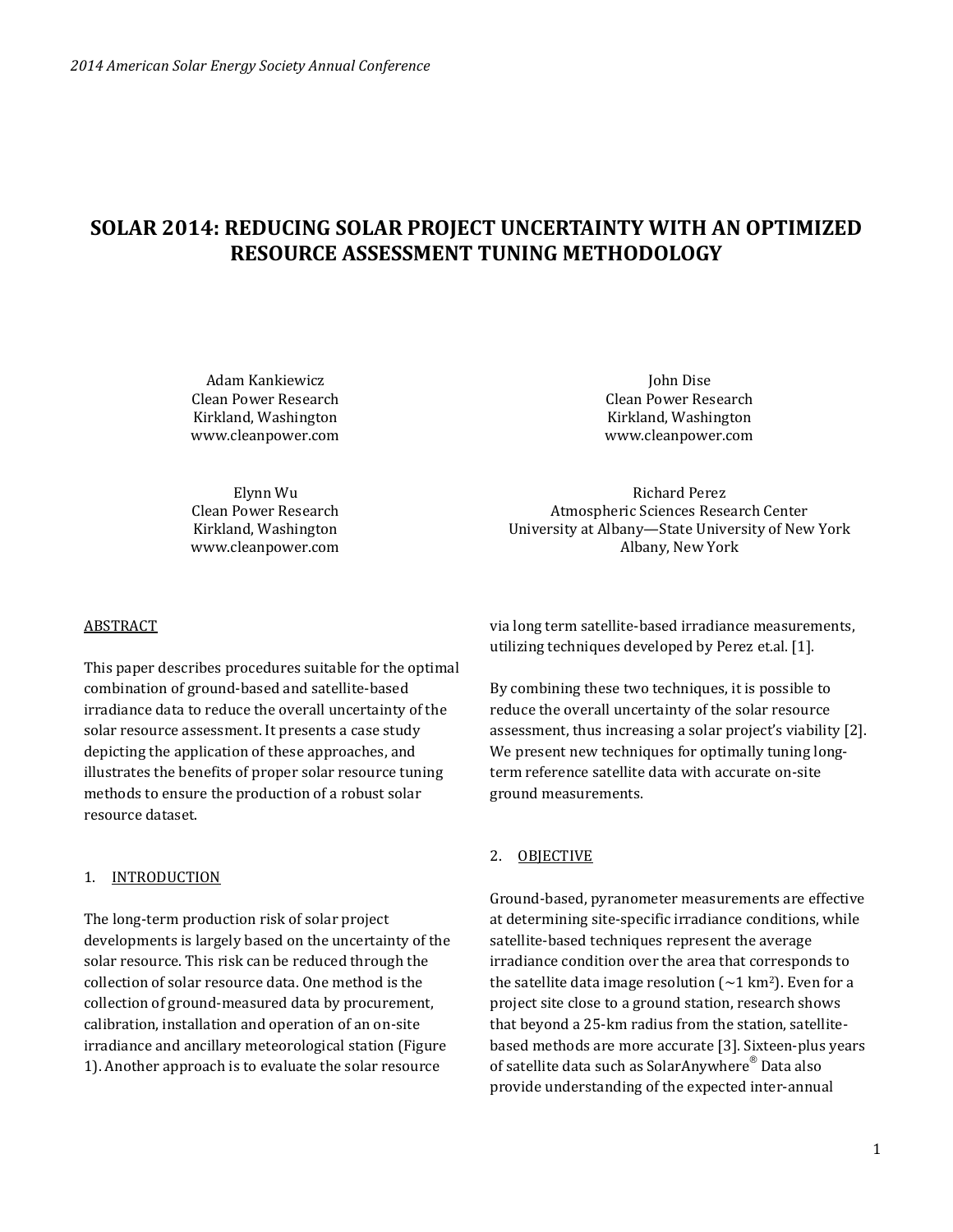solar resource variability associated with a particular solar energy project.

Various methods have been reported for comparing these two measurement sources for relative accuracy [4]. In this paper, we will describe new techniques for resolving the unique sources of error inherent to satellite-based irradiances. These techniques will incorporate accurate short-term ground measurements with long-term satellite-based data, resulting in a lowuncertainty dataset that is ideal for solar resource assessments.



Figure 1: Example solar prospecting ground site (*image courtesy of GroundWork Renewables, Inc.*)

reduce the overall long-term solar resource uncertainty. SolarAnywhere Data offer 15-plus years of consistent, validated, time-series irradiance measurements available in resolutions as high as 1 km x 1 km spatial, 1 minute temporal. Measurements include Global Horizontal Irradiance (GHI), Direct Normal Irradiance (DNI) and Diffuse Horizontal Irradiance (DIF), along with other location-specific weather data. For this case study, 10 km, 1-hour SolarAnywhere Data was used

Understanding how satellite-based irradiances are derived will help determine how to optimally tune and correct systematic biases that can exist.



Figure 2: Google map image of the San Joaquin Valley region in California

The Perez method of deriving satellite-based irradiance starts with a clear sky radiative transfer model that is then modulated by an empirically-derived cloud index. An example of this process is illustrated in Figure 3.

Errors in satellite model irradiances are introduced at both the clear sky modeling point (due to aerosol optical depth (AOD) and water vapor discrepancies), and during the cloud indexing process. Ground vs. satellite comparisons during cloudy conditions are often skewed by the pinpoint ground vs. area‐averaged values from satellite cloud data, and are not reliable in correcting cloudy satellite-based irradiance errors.

## 3. ANALYSIS

We present results from a satellite tuning case study consisting of 12 months of high-quality ground meteorological data. The data were taken from a ground station with redundant secondary standard quality pyranometers that received routine, sub-weekly maintenance. This station is located in the San Joaquin Valley in California (Figure 2), where many utility-scale PV plants are being installed.

Ground data collected are used to tune overlapping SolarAnywhere satellite-derived irradiance data to help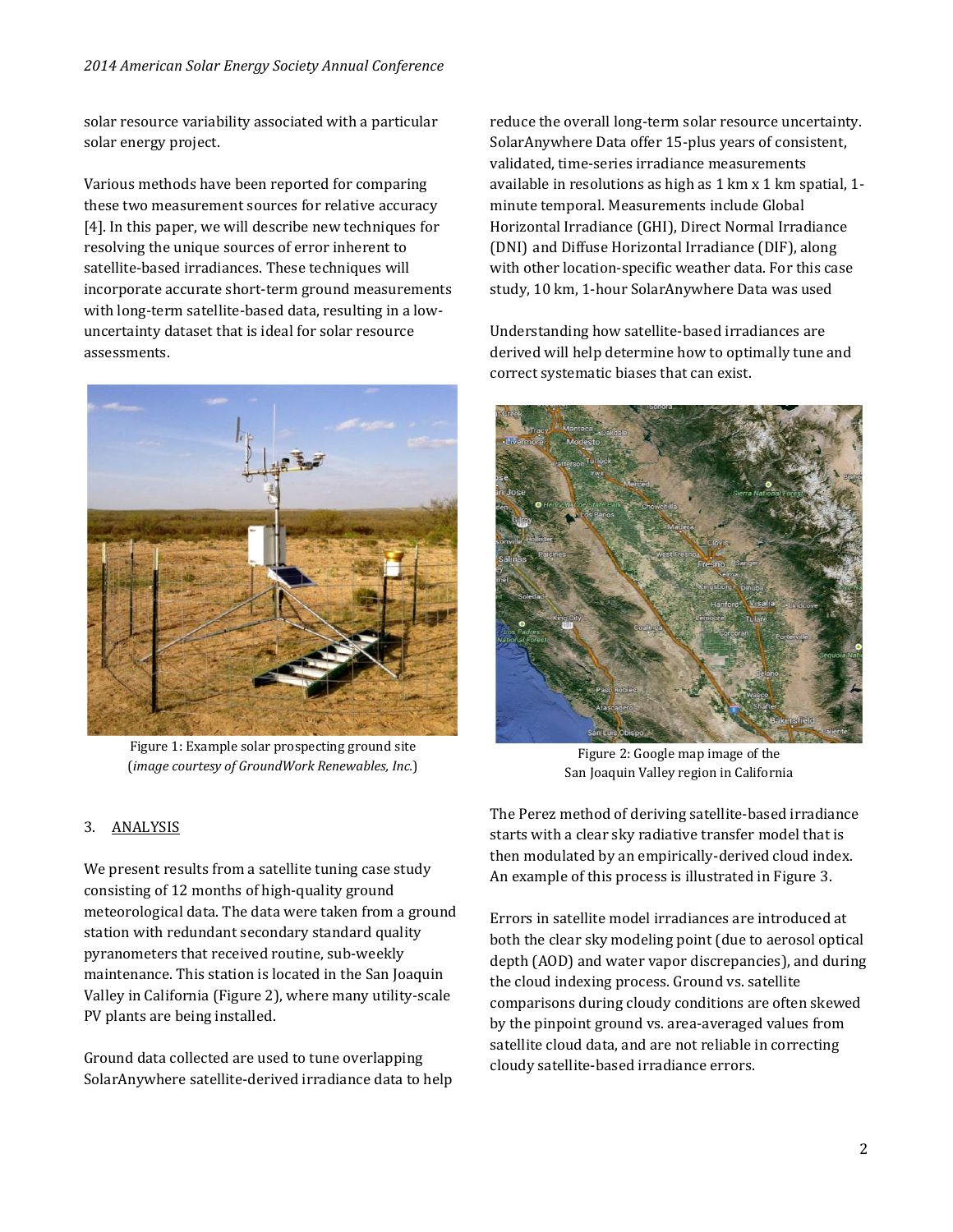

Figure 3: Example satellite-derived cloud index image

The errors that are subject to correction are clear sky model-based, and primarily stem from regional AOD variances. Separating out the clear sky bias from the overall satellite bias is critical to the proper satellite data tuning process.

#### 3.1 Clear Sky Bias Corrections

In this case study, the overall Mean Bias Error (MBE) observed for 12-months of 10 km SolarAnywhere GHI data is -4.63%, and the clear sky MBE is -4.18%. The clear sky MBE is calculated by using only the hours that are within 20% of SolarAnywhere clear sky GHI data. It is essential to ensure clear sky threshholding does not result in significant data loss in regions where more dayto-day cloudiness occurs, such as over the Eastern U.S.

To further tune the SolarAnywhere GHI data, Kolmogorov-Smirnoff Integral (KSI) goodness-of-fit test [5] is used to minimize the cumulative distribution between the two. The initial KSI between groundmeasured and satellite-derived GHI is 1.02%. The aim in the satellite data tuning process is to minimize both the clear sky MBE and KSI to provide the ideally tuned solar resource assessment.

### 3.2 Seasonal and Dual-Sliding Window Corrections

The satellite-based GHI dataset at this location exhibits a larger clear sky bias during the summer months than during the winter months (Figure 4) due to seasonal variations in regional AOD. To correct for these uneven

biases, a sinusoidal-based seasonal correction (Figure 5) is applied to help align the overall satellite-derived GHI data bias corrections.

Figure 4 shows the monthly breakdown of clear sky MBE adjustments, with January experiencing a 5.1% correction and June experiencing a 2.4% correction. With the correction, the annual clear sky MBE decreases from -4.18% to nearly zero.

Figure 4 also shows the outcome of a straight clear sky bias correction, which would result in a sub-optimal monthly tuning. Seasonal tuning should only be applied to ground data sets consisting of a minimum of 12 months of data so all seasons can be properly gauged.







In addition to correcting for observed clear sky biases, a dual-sliding window technique is applied to correct for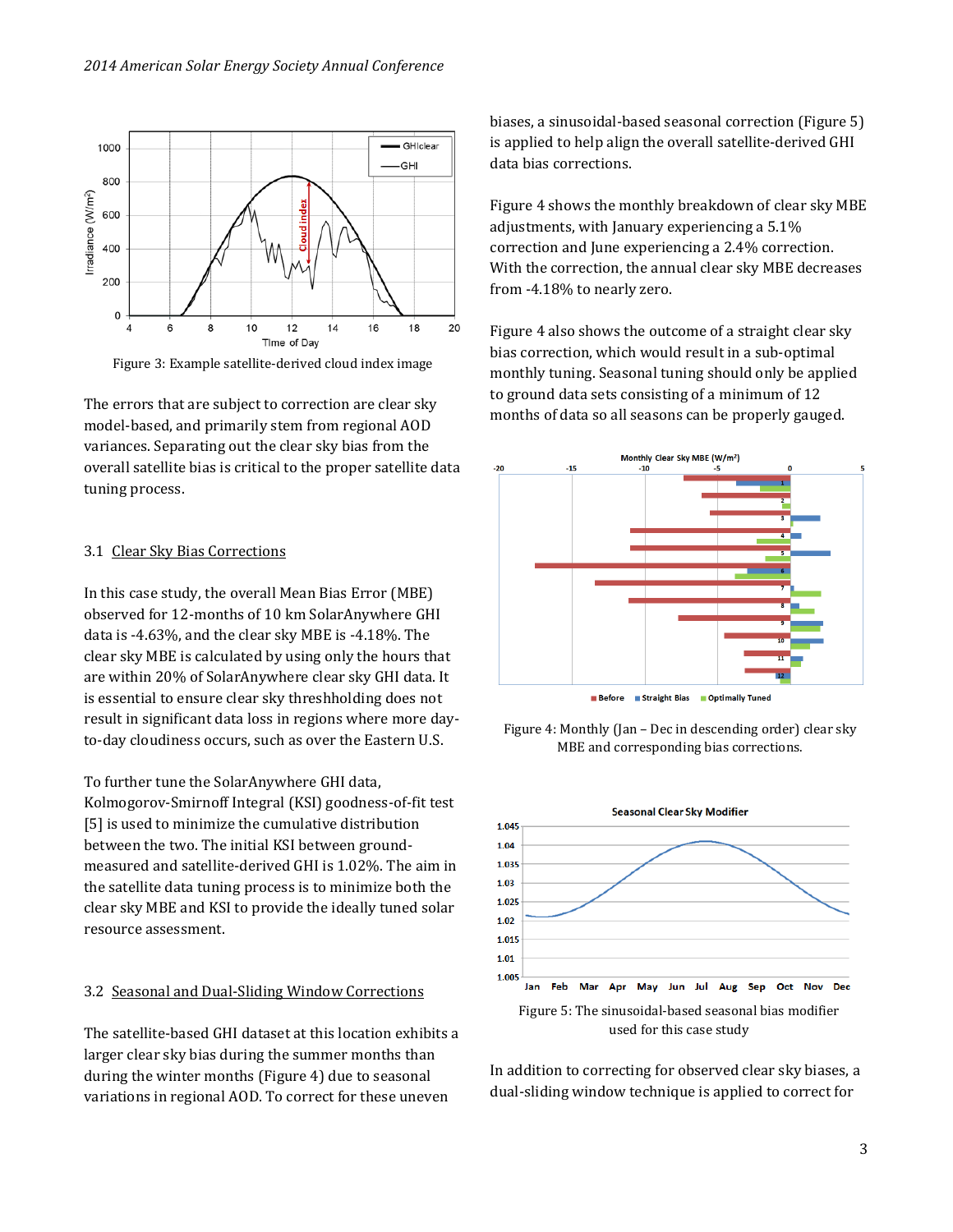any remaining systematic errors that could affect the cumulative distributions between ground-measured GHI and SolarAnywhere GHI. By applying proper dual-sliding window parameters, the KSI obtained by integrating the absolute difference between the two decreases from 1.02% to 0.28%.

Figure 6 shows the cumulative distributions for the ground-measured GHI, the initial SolarAnywhere GHI, and the tuned SolarAnywhere GHI. The tuned SolarAnywhere GHI data has a much closer cumulative distribution to ground-measured GHI data, and a lower uncertainty than the initial SolarAnywhere GHI data.



Figure 6: Cumulative distributions of ground-based, initial and tuned SolarAnywhere GHI data

Figures 7 (pre-tuned) and 8 (post-tuned) show scatter plots of 12-months of ground-measured GHI versus satellite-derived GHI. After eliminating clear sky MBE and minimizing KSI, we observed a tighter distribution of data centered along the one-to-one line.



Figure 7: Scatter plot of ground GHI and pre-tuned SA GHI



SA GHI

## 3.3 Satellite Irradiance Rebalancing

Once the satellite-based GHI data has been tuned, it is essential to relate any changes in GHI to the DNI (beam) and DHI (diffuse) components of the satellite-based irradiance dataset. This will ensure accurate translation to plane-of-array irradiance (POAI) within the PV energy simulation process.

The following equation governs the GHI to other component relationship that should be preserved during the overall ground/satellite data tuning process:

$$
GHI = DNI * cos(Z) + DHI(Z is the solar zenith angle)
$$

Tuned satellite-based GHI data should then be translated into rebalanced DNI and DHI components using the same processing from which the original DNI and DHI components were derived.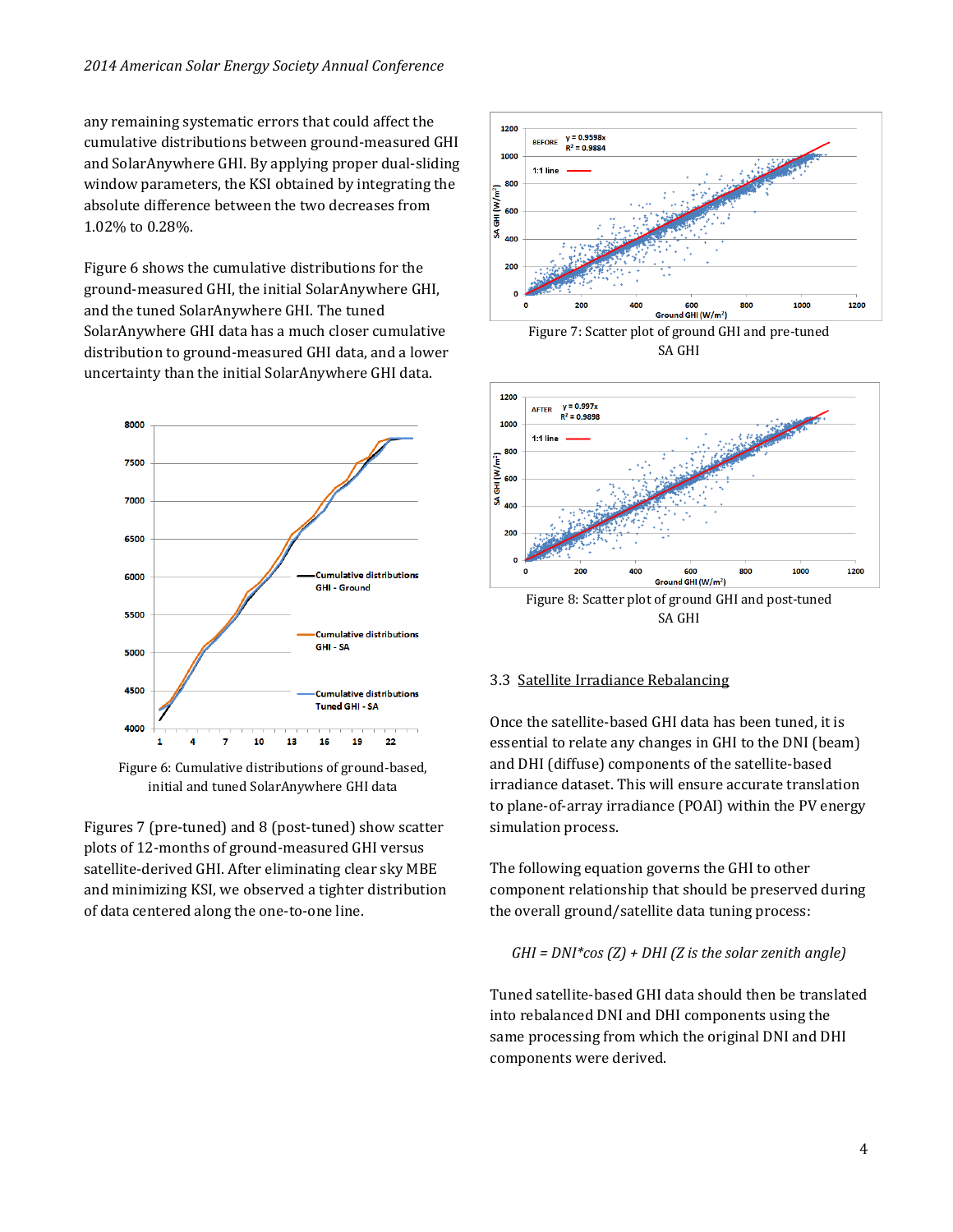Figures 9 and 10 illustrate two possible results of the satellite irradiance rebalancing at this location on a clear summer day. Figure 9 shows results when one attempts to preserve the original GHI/DHI ratio.



Figure 9: Clear sky summer day irradiances showing before (solid) and tuned GHI (blue dashed) and rebalanced (dashed) DHI. Note that there is no change in DNI.

This results in an unrealistically high increase in DHI with no corresponding change in DNI. Figure 10 shows the results when DNI is properly recalculated from the tuned GHI data. This rebalancing results in an increase in DNI with a subtle decrease in DHI. This correct rebalancing methodology ensures that any changes imparted to GHI are properly translated to the DNI and DHI components of the satellite-based resource data to prevent unrealistic translation to plane-of-array irradiance within PV simulation software (e.g. PVsyst).



Figure 10: Clear sky summer day irradiances showing before (solid) and tuned GHI (blue dashed) and recalculated (dashed) DNI and DHI (dashed).

## 3.4 Ancillary Meteorological Data Tuning

Site-specific air temperature and wind speed data are also required for accurate PV energy simulations. Accurate 2 meter ground air temperature measurements can be used to remove biases present in modeled air temperature data. National Digital Forecast Data (NDFD) [6] and North American Regional Reanalysis (NARR) [7] 2 meter dry-bulb temperature data are used in this case study.

Figure 11 shows that NDFD model-derived air temperatures at this location tend to be lower than ground-measured air temperatures during the day and higher at night. These offsetting biases result in an overall MBE near zero. Since solar energy production is only influenced by daytime temperatures, it is important to correct for daytime MBE and not overall MBE. NARR temperature data exhibits a high bias at this location during all hours of the day. NARR is the underlying source temperature data in the NREL Solar Prospector site.

In this case study, daytime bias corrections of  $+0.8$ <sup>o</sup>C (NDFD) and  $-2.6$ °C (NARR) are derived, which will result in better-quality PV energy simulations. An overallbased MBE analysis would have resulted in no correction being applied to the NDFD data, which would have contributed to an over-prediction of energy during the PV simulation process.  $A + 2^{\circ}C$  swing in temperature results in roughly a 1% reduction in energy output within PVsyst for most PV modules. Similar methods can be used to correct wind speed biases, though none were noted in this study.